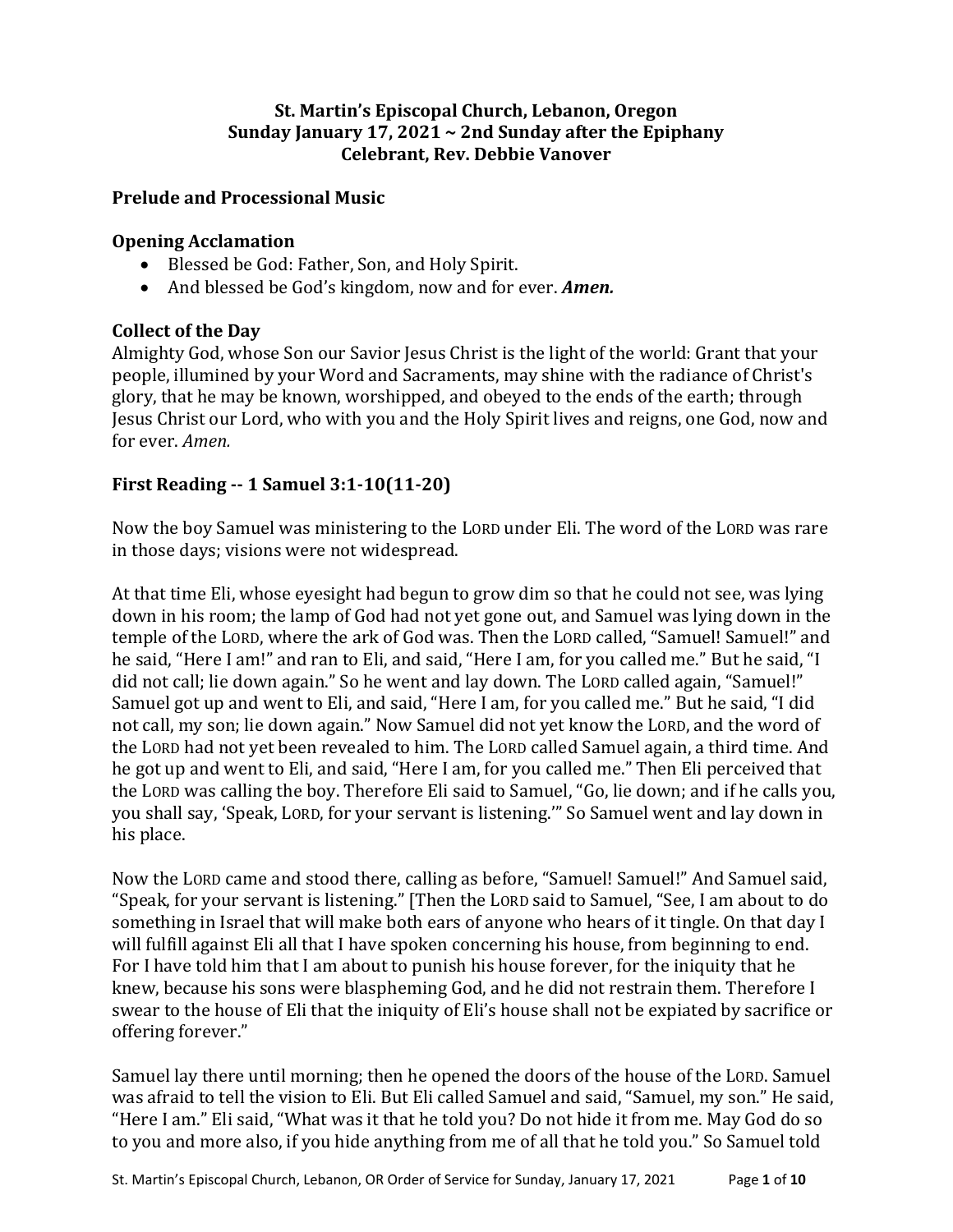him everything and hid nothing from him. Then he said, "It is the LORD; let him do what seems good to him."

As Samuel grew up, the LORD was with him and let none of his words fall to the ground. And all Israel from Dan to Beer-sheba knew that Samuel was a trustworthy prophet of the LORD.

- Hear what the Spirit is saying to God's People
- Thanks be to God

## **Psalm 139:1-5, 12-17**

1 LORD, you have searched me out and known me; \* you know my sitting down and my rising up; you discern my thoughts from afar.

2 You trace my journeys and my resting-places \* and are acquainted with all my ways.

3 Indeed, there is not a word on my lips, \* but you, O LORD, know it altogether.

4 You press upon me behind and before \* and lay your hand upon me.

5 Such knowledge is too wonderful for me; \* it is so high that I cannot attain to it.

12 For you yourself created my inmost parts; \* you knit me together in my mother's womb.

13 I will thank you because I am marvelously made; \* your works are wonderful, and I know it well.

14 My body was not hidden from you, \* while I was being made in secret and woven in the depths of the earth.

15 Your eyes beheld my limbs, yet unfinished in the womb; all of them were written in your book; \* they were fashioned day by day, when as yet there was none of them.

16 How deep I find your thoughts, O God! \* how great is the sum of them!

17 If I were to count them, they would be more in number than the sand; \* to count them all, my life span would need to be like yours.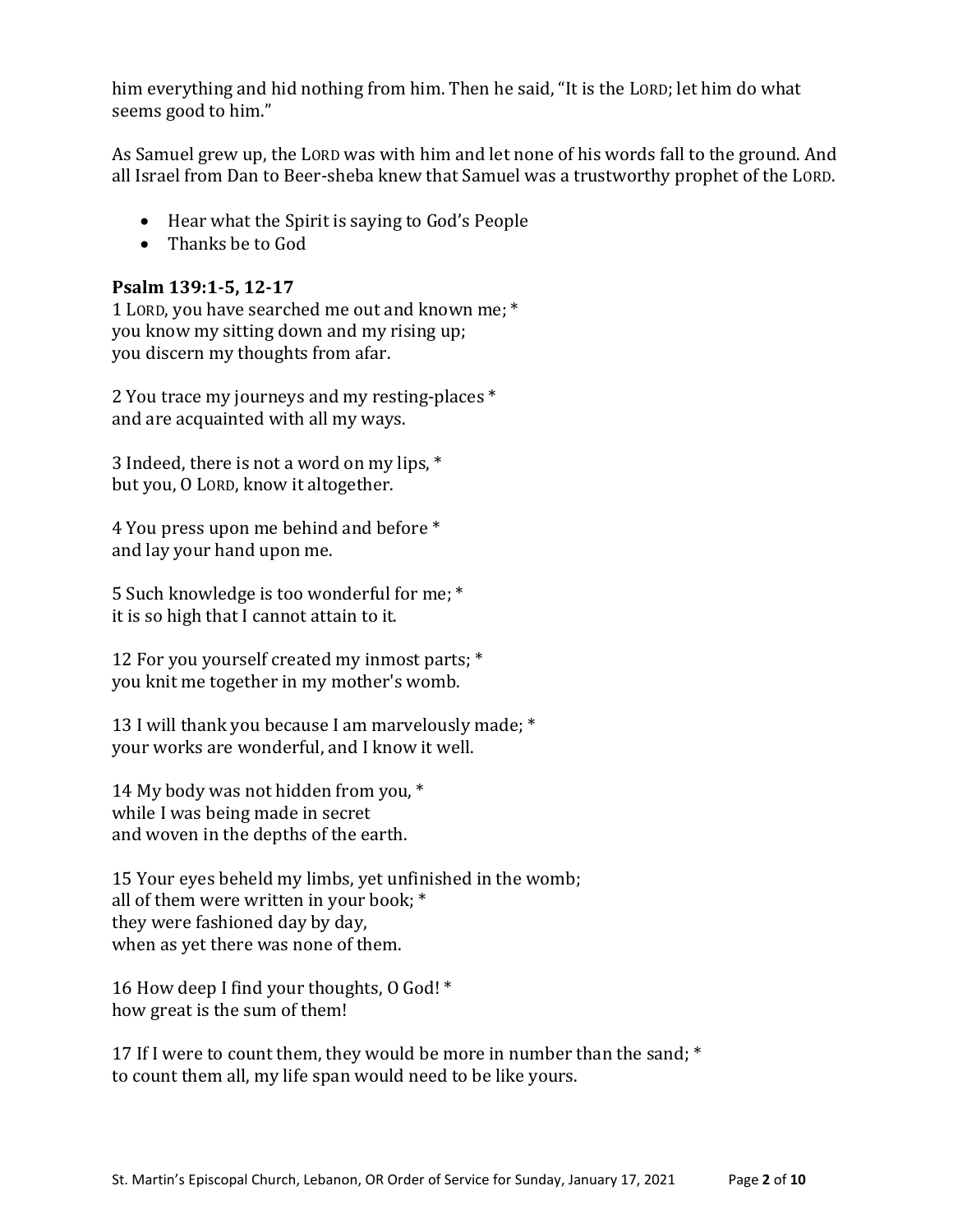## **Second Lesson** – 1 Corinthians 6:12-20

"All things are lawful for me," but not all things are beneficial. "All things are lawful for me," but I will not be dominated by anything. "Food is meant for the stomach and the stomach for food," and God will destroy both one and the other. The body is meant not for fornication but for the Lord, and the Lord for the body. And God raised the Lord and will also raise us by his power. Do you not know that your bodies are members of Christ? Should I therefore take the members of Christ and make them members of a prostitute? Never! Do you not know that whoever is united to a prostitute becomes one body with her? For it is said, "The two shall be one flesh." But anyone united to the Lord becomes one spirit with him. Shun fornication! Every sin that a person commits is outside the body; but the fornicator sins against the body itself. Or do you not know that your body is a temple of the Holy Spirit within you, which you have from God, and that you are not your own? For you were bought with a price; therefore glorify God in your body.

- Hear what the Spirit is saying to God's People
- Thanks be to God

## **The Holy Gospel of our Lord Jesus Christ, according** to John 1:43-51

Jesus decided to go to Galilee. He found Philip and said to him, "Follow me." Now Philip was from Bethsaida, the city of Andrew and Peter. Philip found Nathanael and said to him, "We have found him about whom Moses in the law and also the prophets wrote, Jesus son of Joseph from Nazareth." Nathanael said to him, "Can anything good come out of Nazareth?" Philip said to him, "Come and see." When Jesus saw Nathanael coming toward him, he said of him, "Here is truly an Israelite in whom there is no deceit!" Nathanael asked him, "Where did you get to know me?" Jesus answered, "I saw you under the fig tree before Philip called you." Nathanael replied, "Rabbi, you are the Son of God! You are the King of Israel!" Jesus answered, "Do you believe because I told you that I saw you under the fig tree? You will see greater things than these." And he said to him, "Very truly, I tell you, you will see heaven opened and the angels of God ascending and descending upon the Son of Man."

- This is the Gospel of the Lord.
- Thanks be to God

**Sermon Sermon Sermon** *The Rev. Debbie Vanover* Presiding Bishop Michael Curry's talk on January 8, 2021

And now in the name of our loving, liberating, and life-giving God, Father, Son, and Holy Spirit. *Amen.*

In another time of national crisis, another time of danger for our nation, in 1865 on March the fourth, Abraham Lincoln concluded his second inaugural address with these words: *With malice toward none; with charity for all; with firmness in the right, as God gives us to see the right, let us strive on to finish the work we are in; to bind up the nation's wounds; to care for him who shall have borne the battle, and for his widow, and his orphan—to do all which may achieve and cherish a just, and a lasting peace, among ourselves, and with all nations.* Lincoln knew in that moment, in the moment of a national crisis, a moment of great danger, that such a moment was a moment of decision, when a nation, when a people must decide who shall we be? What kind of nation, what kind of people shall we be? A hundred years later, Martin Luther King faced the same reality. Who shall we be? The civil rights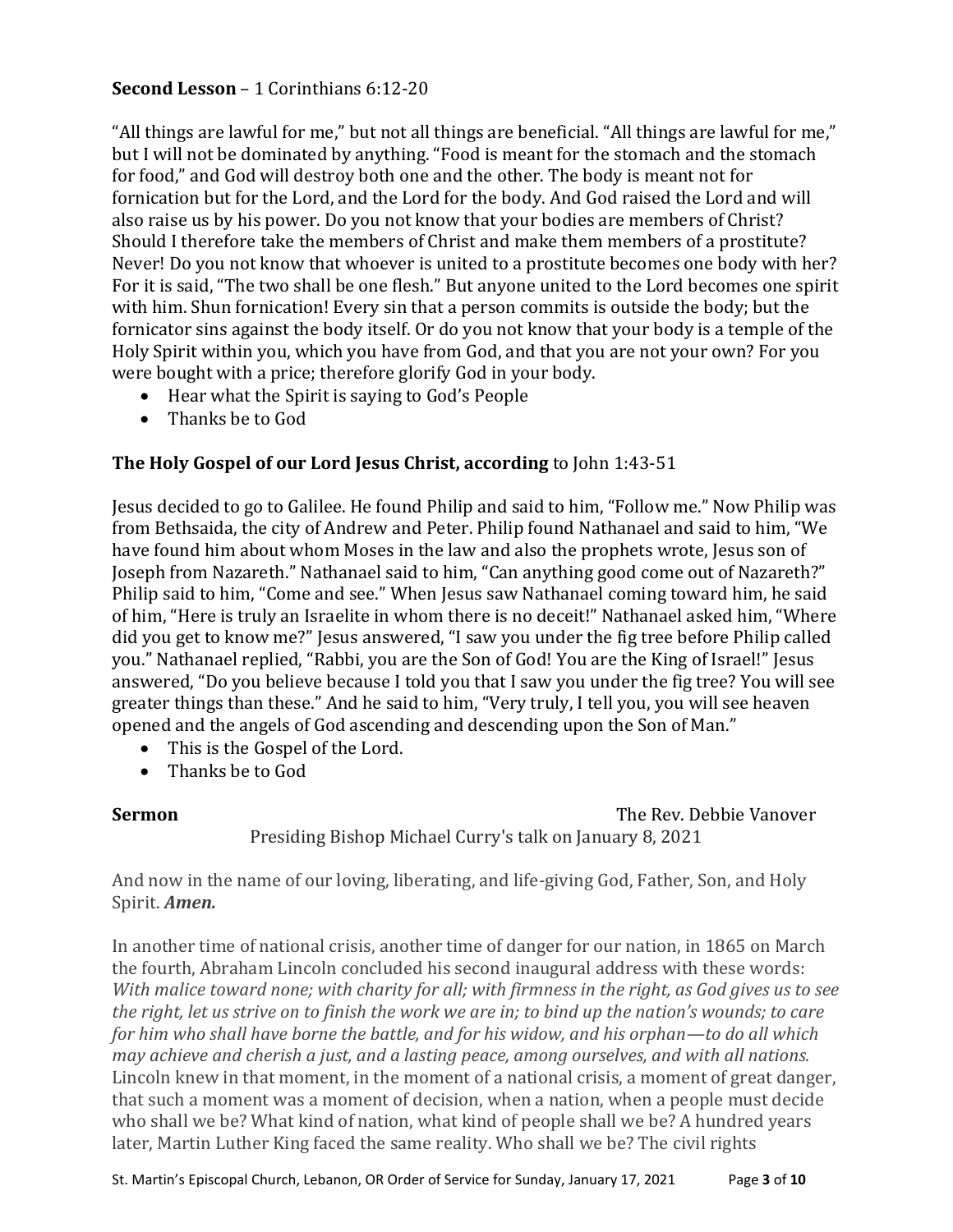movement was waning. The great victories that had been won had been won. And yet now questions of poverty and economic despair and disparities raised an awesome specter on the nation. We were at war.

We were at war in another country, but there was war on our streets. The nation was deeply divided. Cities burned. There were riots. Riots at national conventions of political parties. The future of the nation was in question, and it was at that time that Dr. King realized that in moments of danger, a decision must be made. And he titled his last book, *Where Do We Go from Here: Chaos or Community*. I believe as he believed, as Abraham Lincoln believed, as I believe you believe, that we must choose community. Chaos is not an option. Community is our only hope.

The truth is Dr. King spoke often of all that he did and labored for was for the purpose of realizing as much of the Beloved Community of God as it is possible on this earth. He spoke of Beloved Community, the Bible, the New Testament, Jesus spoke of the kingdom or the reign of God. Jesus taught us to pray, and to work, and to labor for that Beloved Community, that reign of God's love in our time and in our world, thy kingdom come, thy will be done, on earth just as it is in heaven. Those are our marching orders from Jesus himself. I am a follower of Jesus of Nazareth because I believe that his way of love and his way of life is the way of life for us all. I believe that unselfish, sacrificial love, love that seeks the good and the welfare and the well-being of others, as well as the self, that this is the way that can lead us and guide us to do what is just, to do what is right, to do what is merciful. It is the way that can lead us beyond the chaos to community.

Now, I know full well that this may to some sound naive, to others, idealistic, and I understand that. And yet, I want to submit that the way of love that leads to beloved community is the only way of hope for humanity. Consider the alternative. The alternative is chaos, not community. The alternative is the abyss of anarchy, of chaos, of hatred, of bigotry, of violence, and that alternative is unthinkable. We have seen nightmarish visions of that alternative. We saw it in Charlottesville just a few years ago when neo-Nazis marched through the streets of an American city, chanting, "Jews will not replace us." That alternative is unthinkable. We saw it in Minneapolis-St. Paul, where a public safety officer knelt with his knee on the neck of another human being. A child of God, just like he was, and snuffed out the breath of life that God gave him. The alternative is unthinkable.

And we have seen it this past Wednesday, when a monument to democracy, the Capitol of the United States of America was desecrated and violated with violence by vandals. Lives were lost. A nation was wounded. Democracy itself was threatened. My brothers and sisters, this way of love that Jesus taught us when he said, "Love the Lord your God, and your neighbor as yourself." This way of love that Moses taught even before Jesus. This way of unselfish, sacrificial love, it is the way to redeem a nation, to save a world. It is the way of hope for us all. But do not make the mistake of thinking that I speak of a sentimental and emotional love.

Jesus spoke of love most consistently the closer he got to the cross. This way of love is the way of sacrifice, the way of unselfishness, the way of selflessness, that seeks the good of the other as well as the self. And that is the way of the cross, which is the way of life. And if you don't believe me, ask another apostle of love. Not Dr. King, not Abraham Lincoln, ask Archbishop Tutu. Ask one who has given his life for the cause of God's love in the way of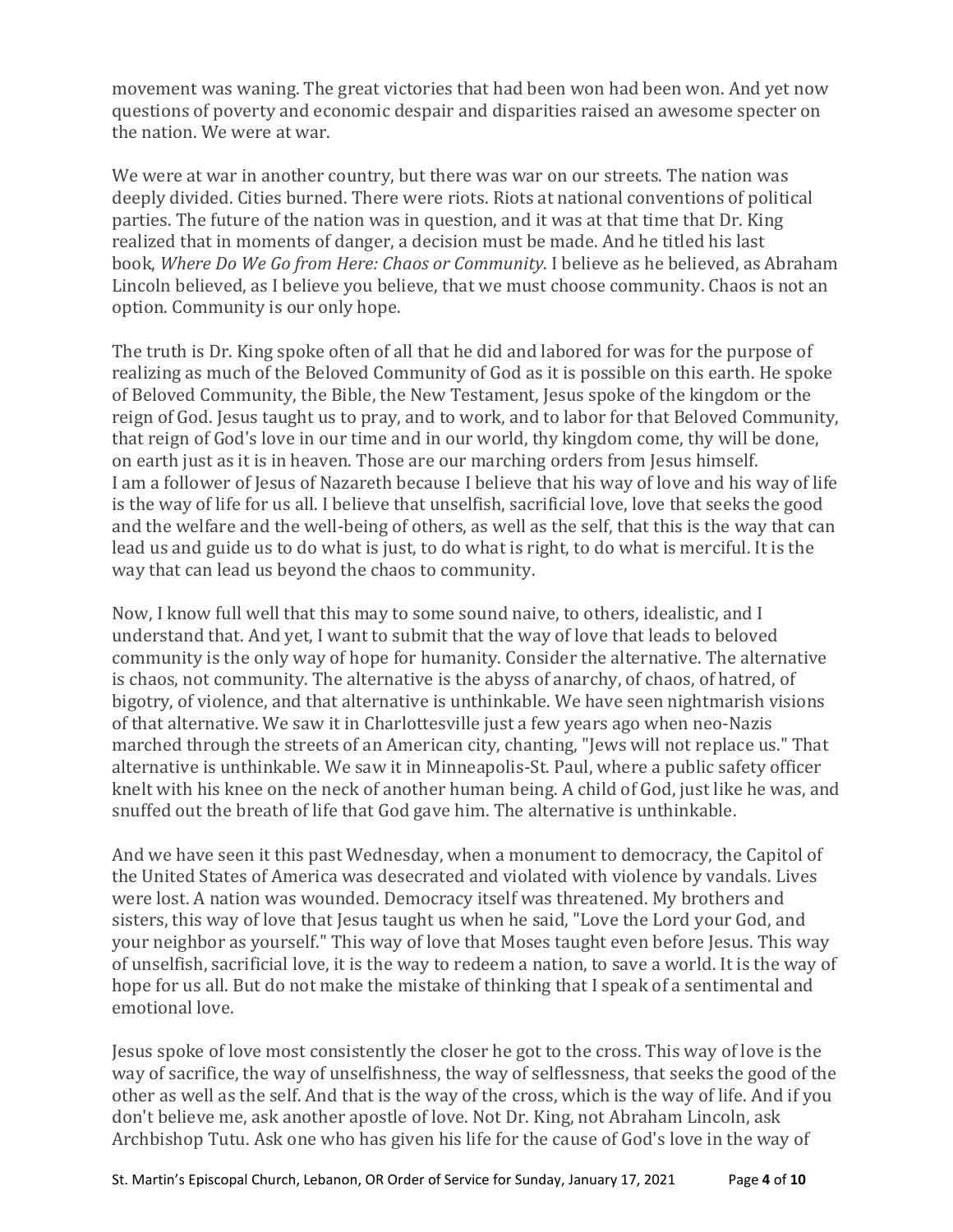Jesus. Ask him; ask Nelson Mandela in your mind. Ask them what love looks like. They knew that the way of love was the only way that could guide South Africa from what could have become a bloody nightmare and civil war to the way that could build a nation.

And it was not sentimental. Remember truth and reconciliation. They had to face painful truths. They had to do what was just and what was merciful. They had to do what the prophet Micah said, that the motivation and the guide was love. Archbishop Tutu said this: *Love, forgiving, and being reconciled to our enemies or our loved ones is not about pretending that things are other than they are. It is not about patting one another on the back or turning a blind eye to the wrong. True reconciliation exposes the awfulness of the abuse, the hurt, the truth. It could even sometimes make things worse for a while. It is a risky undertaking but in the end it is worthwhile, because in the end only an honest confrontation with reality can bring forth real healing. Superficial reconciliation only brings superficial healing.*

This is the way of love that can heal our hurts, that can heal our land, that can help us to become one nation under God, indivisible with liberty and justice for all. So, I would ask you to do two things. I'm asking you to make a commitment, a renewed commitment, to live the way of love as Jesus has taught us and to do it by making a commitment to go out and bless somebody. Bless somebody you disagree with. Bless somebody you agree with. But to go out and bless somebody by helping somebody along the way. Go out and bless somebody by listening to their story and their life. To go out and be an instrument of God's peace, an agent of God's love.

And then I would ask you to pray. Pray for this nation but pray with some specificity. Pray that we may have the wisdom and the courage to love.

*God of grace and God of glory, on thy people pour thy pow'r. Crown thine ancient church's story, bring her bud to glorious flow'r. Grant us wisdom, grant us courage, for the facing of this hour*

 *- Harry Emerson Fosdick, God of Grace and God of Glory*

With malice toward none, with charity toward all. With firmness in the right, as God gives us to see the right. Let us strive to finish the work, the work that we are in. To bind up the nation's wounds, to care for him who shall have borne the battle and for his widow and his orphan. To do all which may achieve and cherish, a just and lasting peace among ourselves and with all nations.

God love you. God bless you. And may God hold us all in those almighty hands of love.

### **Nicene Creed** (BCP p.358)

We believe in one God, the Father, the Almighty, maker of heaven and earth, of all that is, seen and unseen. We believe in one Lord, Jesus Christ, the only Son of God, eternally begotten of the Father, God from God, Light from Light,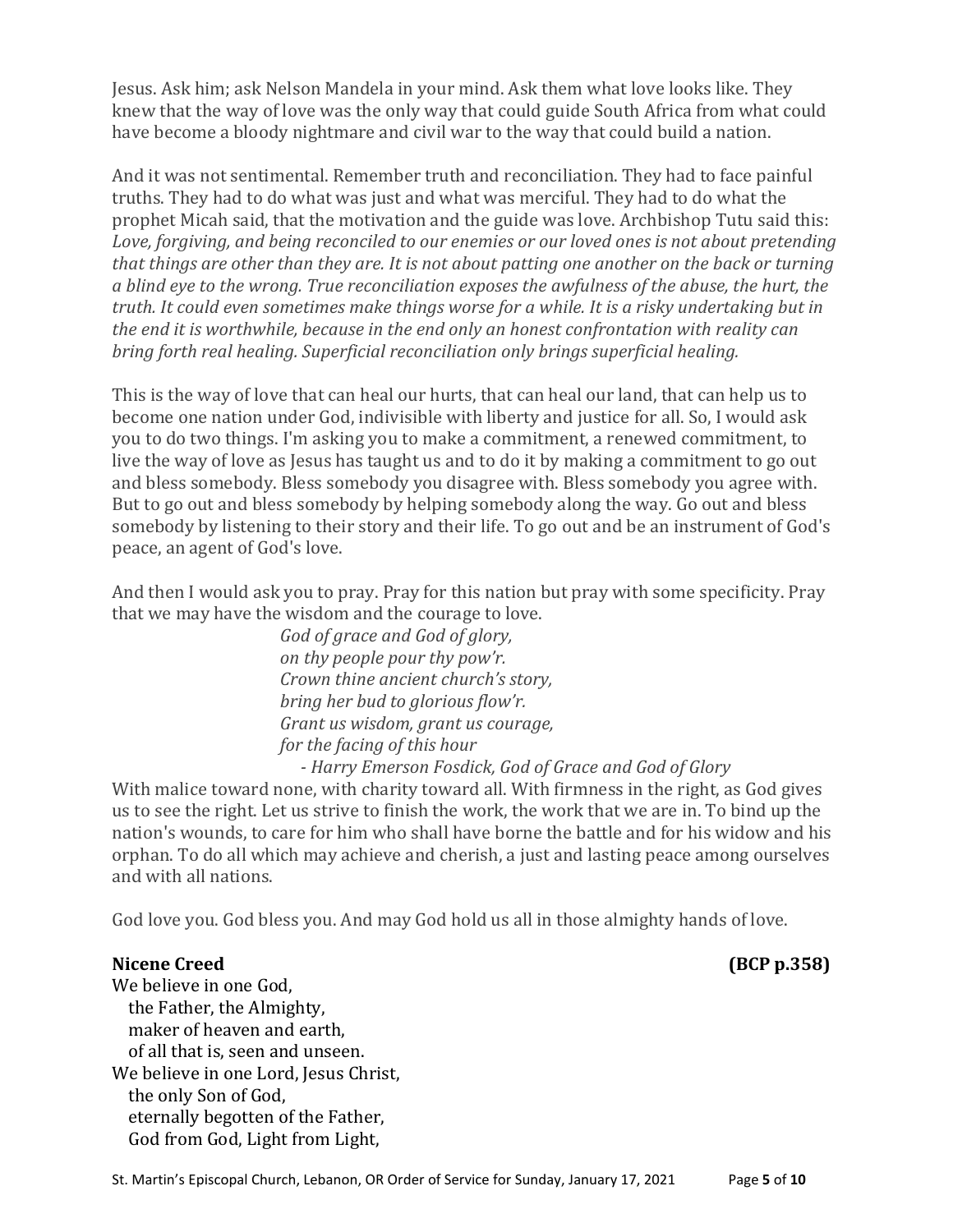true God from true God, begotten, not made, of one Being with the Father. Through him all things were made. For us and for our salvation he came down from heaven: by the power of the Holy Spirit he became incarnate from the Virgin Mary, and was made man. For our sake he was crucified under Pontius Pilate; he suffered death and was buried. On the third day he rose again in accordance with the Scriptures; he ascended into heaven and is seated at the right hand of the Father. He will come again in glory to judge the living and the dead, and his kingdom will have no end. We believe in the Holy Spirit, the Lord, the giver of life, who proceeds from the Father and the Son. With the Father and the Son he is worshiped and glorified. He has spoken through the Prophets. We believe in one holy catholic and apostolic Church. We acknowledge one baptism for the forgiveness of sins. We look for the resurrection of the dead, and the life of the world to come. *Amen.*

### **Special Prayers for Epiphany II**

*The response is: Lord graciously hear us.*

Jesus calls on us to follow him in all the world. Let us call on Jesus for the needs, concerns, and hopes of all peoples.

For the church of Jesus Christ in every place. Lord, hear us. *People* Lord, graciously hear us.

For our parish family of St. Martin's that we have the grace to grow into our calling in worship, service, stewardship, and mission.

Lord, hear us. *People* Lord, graciously hear us.

For Michael our Presiding Bishop, Michael our Bishop, Diana our Bishop-Elect, for all clergy and all who minister in Christ.

Lord, hear us. *People* Lord, graciously hear us.

For this holy gathering and for all who are called to follow Jesus. Lord, hear us. *People* Lord, graciously hear us.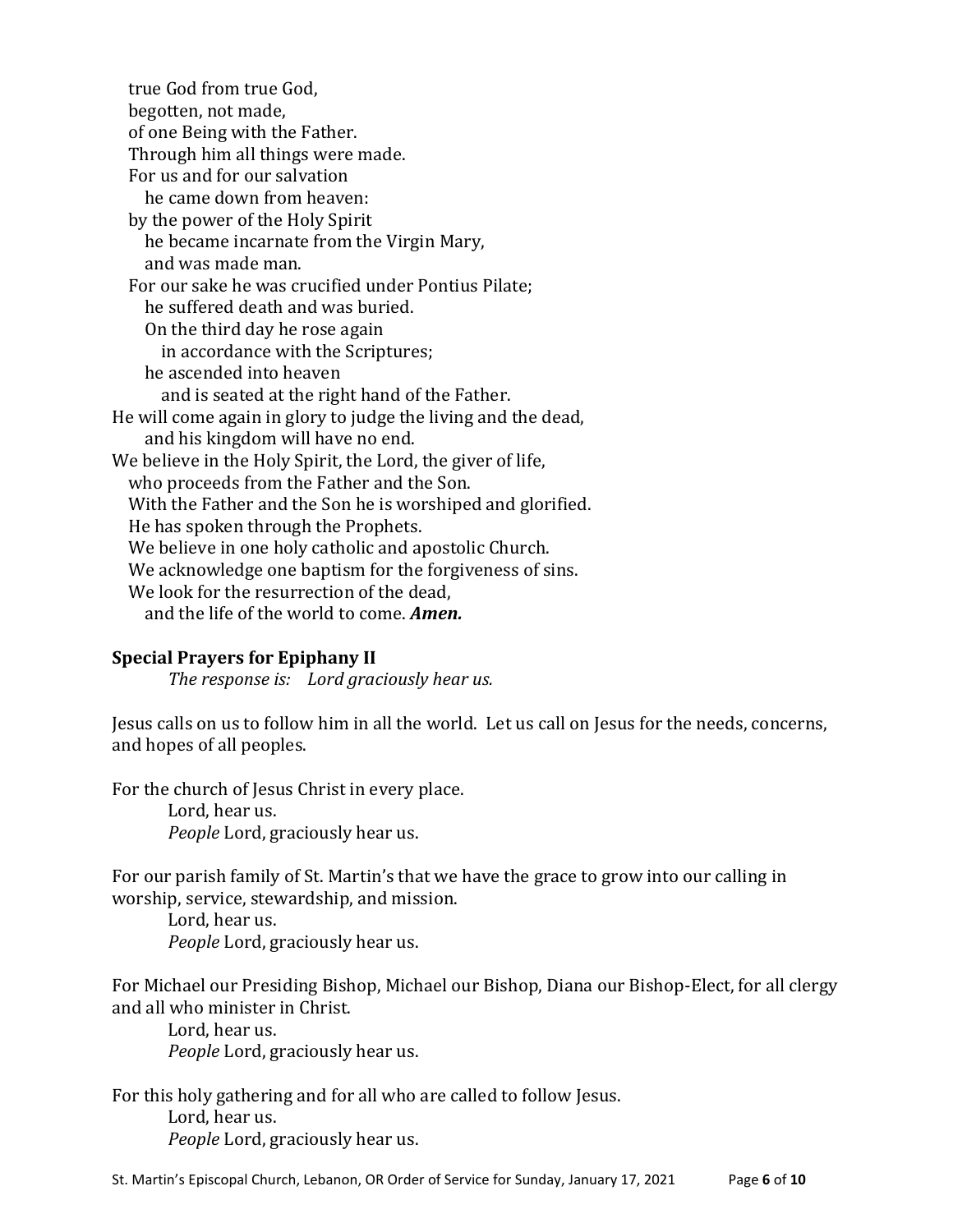For this country, for all nations and their leaders, and for those who guard the peace. Oh God, you made us in your own image and redeemed us through Jesus your son. Look now with compassion on the entire human family; and particularly this part of the family, in the United States, and those in our nation's capital; take away the arrogance and hatred which infect our hearts; break down the walls that separate us; unite us in bonds of love; and work through our struggle and confusion to accomplish your purposes on earth; that, in your good time, all nations and races may serve you in harmony around your heavenly throne; through Jesus Christ our Lord.

Lord, hear us. *People* Lord, graciously hear us.

For all those in danger and need: the sick and the suffering, prisoners, captives, and their families, the hungry, homeless, and oppressed, remembering especially those on our prayer list and those we remember at this time, silently or aloud.

Lord, hear us. *People* Lord, graciously hear us.

For those who rest in the peace of Christ, and for all the departed, especially Jill Namitz, Donna Bauer, Lois Marrow, The Rev. Deacon Jack Hilyard, and all those known to God.

Lord, hear us.

*People* Lord, graciously hear us.

For ourselves, our families, and those we love. Lord, hear us. *People* Lord, graciously hear us.

### *Celebrant*

God of mystery, lover of human kind, hear the prayers of your people and keep us ready always to serve as prophets and apostles of your kingdom; through Jesus Christ our Lord. *Amen.*

### **Confession of Sin & Absolution BCP p. 360**

Let us confess our sins against God and our neighbor.

*In unison* Most merciful God, we confess that we have sinned against you in thought, word, and deed, by what we have done, and by what we have left undone. We have not loved you with our whole heart; we have not loved our neighbors as ourselves. We are truly sorry and we humbly repent. For the sake of your Son Jesus Christ, have mercy on us and forgive us; that we may delight in your will, and walk in your ways, to the glory of your Name. *Amen.*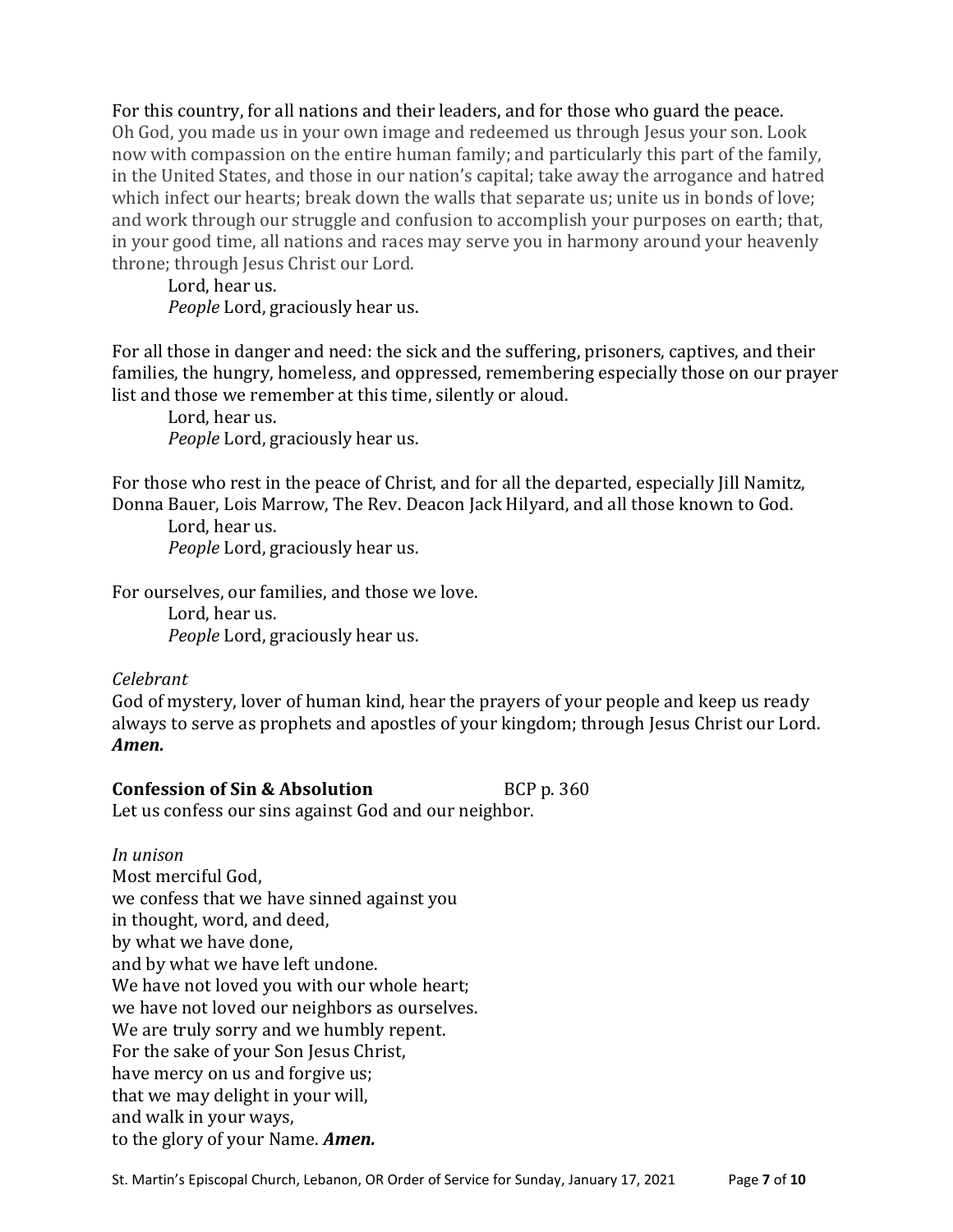Almighty God have mercy on you, forgive you all your sins through our Lord Jesus Christ, strengthen you in all goodness, and by the power of the Holy Spirit keep you in eternal life. *Amen.*

**The Peace** *(Just wave from your pew)* BCP p. 360 The Peace of the Lord be always with you. And also with you.

**Offertory Music** (a basket is placed in the Narthex)

# **The Liturgy of the Table**

**The Great Thanksgiving Eucharistic Prayer C** BCP p. 367

The Lord be with you. *And also with you.*

Lift up your hearts. *We lift them to the Lord.*

Let us give thanks to the Lord our God. *It is right to give him thanks and praise.*

God of all power, Ruler of the Universe, you are worthy of glory and praise. *Glory to you for ever and ever.*

At your command all things came to be: the vast expanse of interstellar space, galaxies, suns, the planets in their courses, and this fragile earth, our island home. *By your will they were created and have their being.*

From the primal elements you brought forth the human race, and blessed us with memory, reason, and skill. You made us the rulers of creation. But we turned against you, and betrayed your trust; and we turned against one another.

*Have mercy, Lord, for we are sinners in your sight.*

Again and again, you called us to return. Through prophets and sages you revealed your righteous Law. And in the fullness of time you sent your only Son, born of a woman, to fulfill your Law, to open for us the way of freedom and peace.

*By his blood, he reconciled us. By his wounds, we are healed.*

And therefore we praise you, joining with the heavenly chorus, with prophets, apostles, and martyrs, and with all those in every generation who have looked to you in hope, to proclaim with them your glory, in their unending hymn:

#### *Celebrant and People*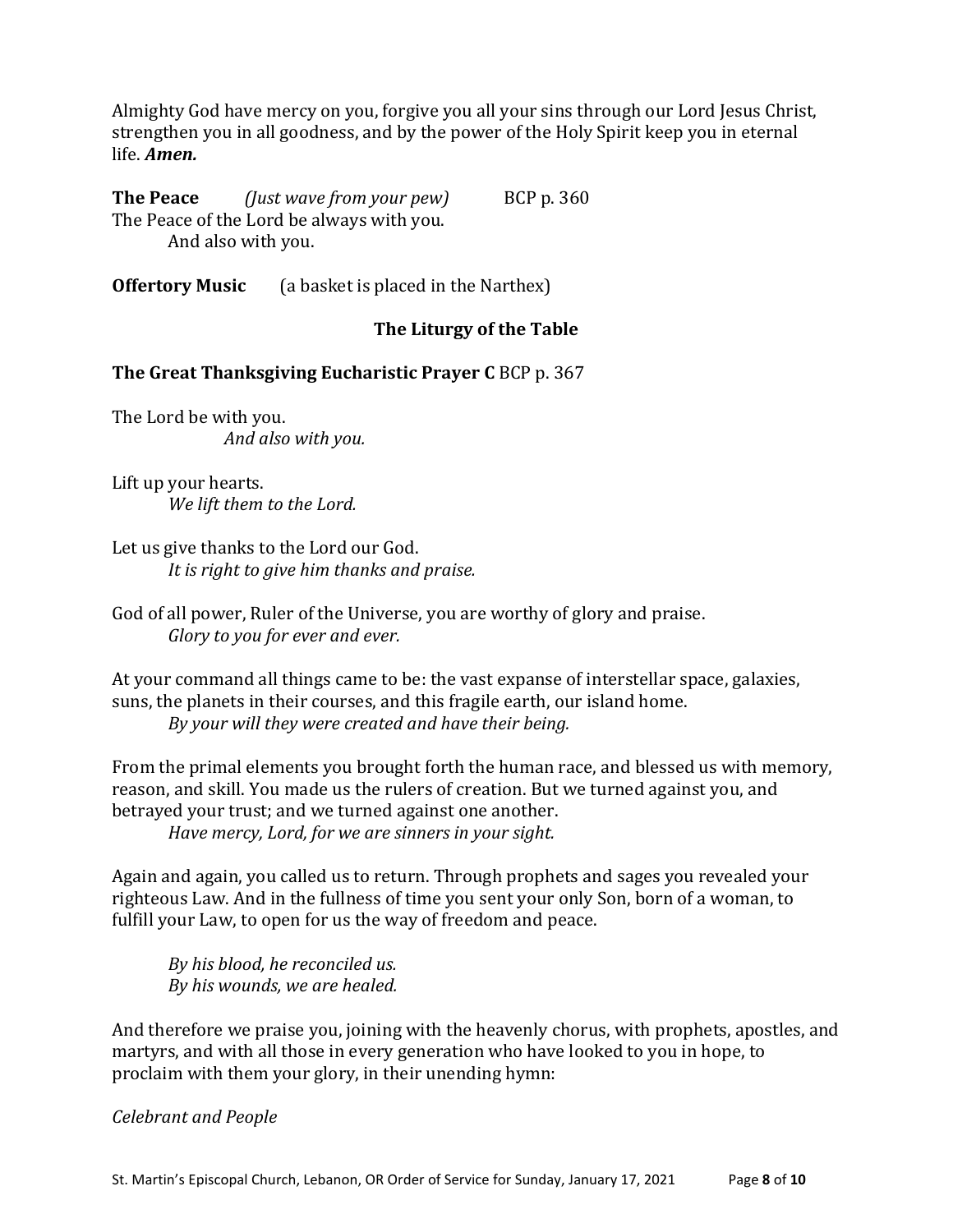Holy, Holy, Holy Lord, God of power and might, heaven and earth are full of your glory. Hosanna in the highest. Blessed is he who comes in the name of the Lord.

Hosanna in the highest.

#### *The Celebrant continues*

And so, Father, we who have been redeemed by him, and made a new people by water and the Spirit, now bring before you these gifts. Sanctify them by your Holy Spirit to be the Body and Blood of Jesus Christ our Lord.

On the night he was betrayed he took bread, said the blessing, broke the bread, and gave it to his friends, and said, "Take, eat: This is my Body, which is given for you. Do this for the remembrance of me."

After supper, he took the cup of wine, gave thanks, and said, "Drink this, all of you: This is my Blood of the new Covenant, which is shed for you and for many for the forgiveness of sins. Whenever you drink it, do this for the remembrance of me." Remembering now his work of redemption, and offering to you this sacrifice of thanksgiving,

*We celebrate his death and resurrection, as we await the day of his coming.*

Lord God of our Ancestors: God of Abraham and Sarah, Isaac and Rebecca, and Jacob, Rachel, and Leah; God and Father of our Lord Jesus Christ: Open our eyes to see your hand at work in the world about us. Deliver us from the presumption of coming to this Table for solace only, and not for strength; for pardon only, and not for renewal. Let the grace of this Holy Communion make us one body, one spirit in Christ, that we may worthily serve the world in his name.

*Risen Lord, be known to us in the breaking of the Bread.*

Accept these prayers and praises, Father, through Jesus Christ our great High Priest, to whom, with you and the Holy Spirit, your Church gives honor, glory, and worship, from generation to generation. *AMEN.*

#### **The Lord's Prayer** *said in unison*

Our Father, who art in heaven, hallowed be thy Name, thy kingdom come, thy will be done, on earth as it is in heaven. Give us this day our daily bread. And forgive us our trespasses, as we forgive those who trespass against us. And lead us not into temptation, but deliver us from evil. For thine is the kingdom,